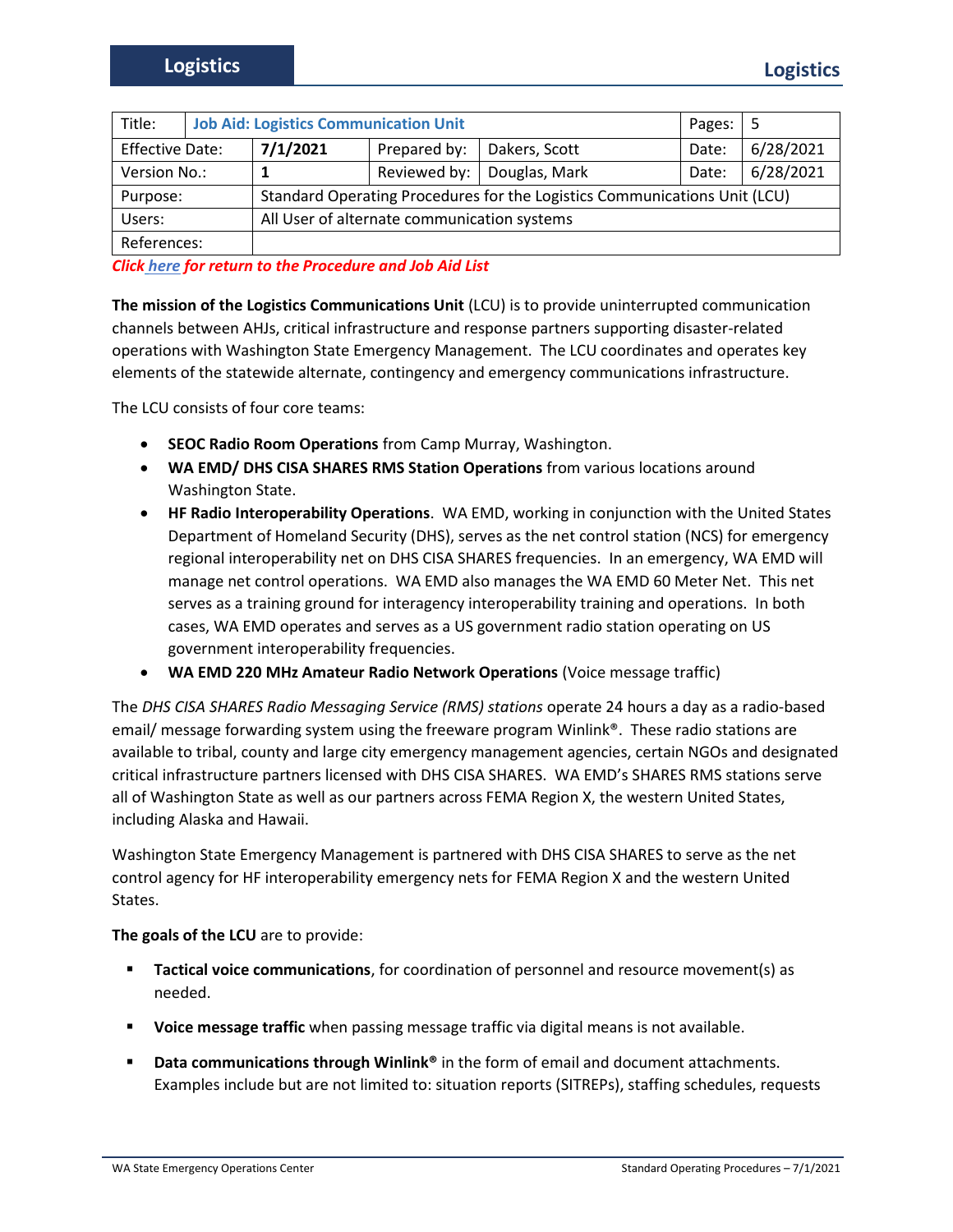for resources (ICS-213RR), general message traffic (ICS-231 General Message), ICS forms/ documents and ISNAP reports. Templates of these forms can be found in the Winlink program.

Redundant communications, giving WA EMD and AHJs both alternate and additional forms of communication when systems are overtaxed or impaired.

**COMMUNICATIONS SYSTEM REDUNDANCY PLAN.** WA EMD Logistics established the *PACE Communications Plan*. The PACE plan provides alternate and/or additional means of communication. The PACE plan outlines both how and what resources are available.

## **PACE is the acronym for** *P***rimary,** *A***lternate,** *C***ontingency and** *E***mergency Communications Channels.**

- **Primary Communications Channels**. This includes commercial telephone services (tactical) and Internet providers (data). In many if not most disaster events, primary communications channels are more than sufficient to handle need.
	- o **[EMD Staff Phone Directory](https://mil.wa.gov/asset/60bab2b871ccd)**
	- o **[EMD Organizational Chart](https://mil.wa.gov/asset/60bab298af0d0)**
- Alternate Communications Channels. Implemented when primary voice and/or email is impacted/ interrupted, temporarily unavailable or overloaded and resources are needed.
	- o **Tactical** (voice): Satellite phone; [CEMNET.](https://mil.wa.gov/emergency-management-radio-systems-comprehensive-emergency-management-network-cemnet)
	- o **Data**:
		- **E** HamWAN. HamWAN is radio-based broadband Internet available on the base at Camp Murray. Contact Logistics for the current password.
		- **Winlink email**. Email address via Internet to the SEOC Radio Room: [NNA0WA@winlink.org.](mailto:NNA0WA@winlink.org) Email address by Winlink radio: NNA0WA.
- **Contingency Communications Channels.** Implemented when primary and alternate communications channels are impacted or insufficient to handle the message load.
	- o **Tactical**: As per standing/ operational period ICS 205.
	- o **Data**:
		- **HamWAN**. HamWAN is radio-based broadband Internet. Contact Logistics for the current password.
		- **Winlink email**. Email address via Internet to the SEOC Radio Room: [NNA0WA@winlink.org.](mailto:NNA0WA@winlink.org) Email address by Winlink radio: NNA0WA.
- **Emergency Communications Channels.** Implemented when a disaster event has occurred and the scope may not be fully known. Emergency communications provides resources specific to the disaster response.
	- **Tactical**: As per standing/ operational period *ICS 205*.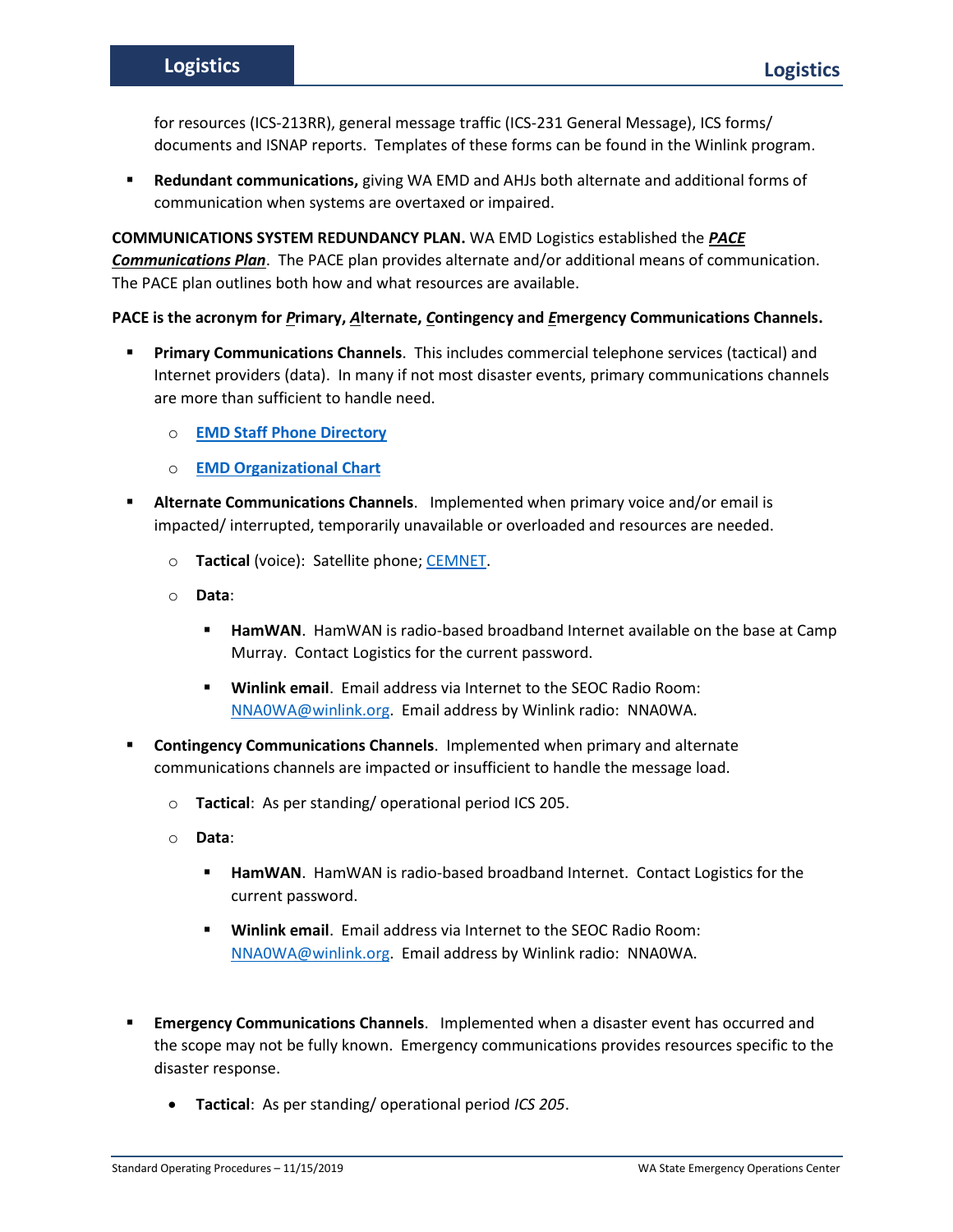- **Data:** 
	- **HamWAN**. If available: HamWAN is radio-based broadband Internet. Contact Logistics for the current password.
	- **Winlink emai**l. Email address for the Camp Murray Radio Room via Internet: [NNA0WA@winlink.org.](mailto:NNA0WA@winlink.org) Email address for Camp Murray by Winlink radio: NNA0WA. Additional Winlink email addresses can be found on pre-event standing/ operational period ICS 205.

**STANDING ICS-205**. Specific information regarding transmit/ receive frequencies, function, and operational modes can be found on the preset standing/ operational ICS-205. Information regarding SHARES Interoperability Nets and RMS station frequencies are FOUO and can be accessed by DHS licensed stations from the Homeland Security Information Network (HSIN) website. For the most current preset standing ICS-205 for each level of the PACE plan, contac[t Mark.Douglas@mil.wa.gov](mailto:Mark.Douglas@mil.wa.gov) or if the LCU is activated, one can request the SCEO's ICS-205 via Winlink (Internet and radio) at [NNA0WA@winlink.org.](mailto:NNA0WA@winlink.org)

# **COMMUNICATIONS UNIT CONCEPT OF OPERATIONS AND ACTIVATION PROCEDURE**

Mobilization, staffing and demobilization of the LCU follows ICS procedures established as per any given operational period of an incident. When activated, the standing ICS-205 will be in force throughout the first 24-hour operational period, or until the new ICS-201/ ICS-205 is released and is in full effect.

# **RADIO FREQUENCIES, OPERATIONAL PRACTICES**

Both digital and tactical operational frequencies/ assignments can be found on the standing ICS-205. Operational practices will follow plain language procedures as per National Incident Command System/ Incident Command System (NICS/ ICS) guidelines. Voice operations/ etiquette follow the *[United States](https://www.cisa.gov/sites/default/files/publications/CGTTP_6-01_1B_Radiotelephone_Handbook.pdf)  [Coast Guard Tactics, Techniques, and Procedures](https://www.cisa.gov/sites/default/files/publications/CGTTP_6-01_1B_Radiotelephone_Handbook.pdf)*.

# **HOW THE WASHINGTON STATE SHARES RMS NETWORK IS STRUCTURED**

Washington State SHARES stations are all strategically located. One string runs up the I-5 corridor, supporting major population centers. Anchoring this is a grid pattern across the state, tying together both eastern and western Washington.

The goal was to establish stations no more than 90 miles apart. This way:

- RMS stations can communicate with each other (hybrid) directly.
- Local EOCs will be no further than 45 miles away from RMS stations, thereby allowing them to connect via "groundwave."
- If groundwave communications is not possible, a simple wire antenna approx. 10 feet off of the ground would be capable of accessing stations via Near-Vertical Incident Skywave (NVIS) transmissions. NVIS transmissions are those that go straight up to the ionosphere and come back almost straight down. In disaster conditions, being able to utilize standard copper wire 10 feet off the ground is easily done and rapidly deployable.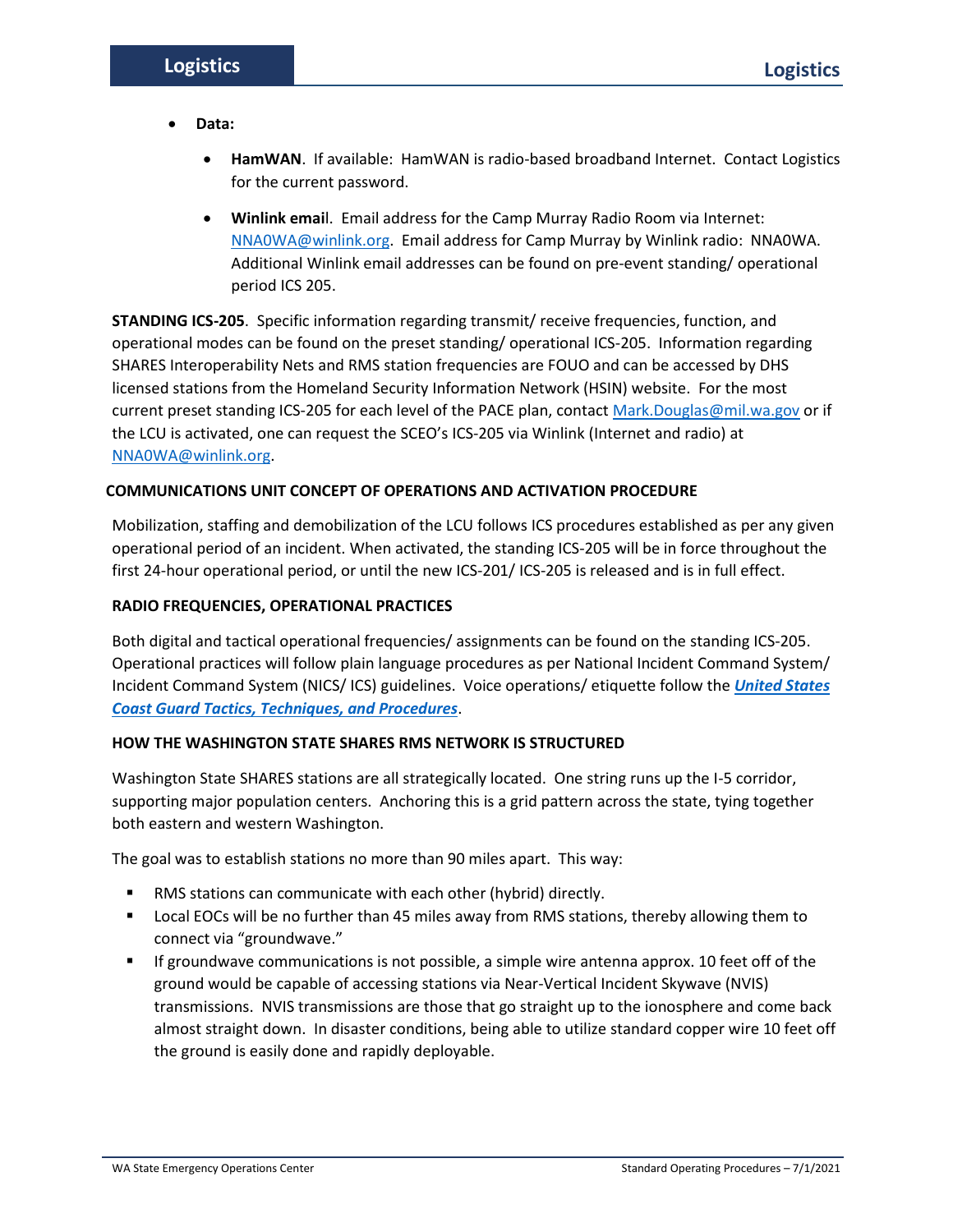If propagation conditions are such that longer transmission routes are needed, stations can transmit messages to any SHARES station within the nation. WA EMD SHARES stations can pick up these messages from anywhere.

## **WASHINGTON STATE SHARES STATION OPERATIONS**

Washington State RMS stations all share operational control and oversight from WA EMD and are coordinated by WA EMD Logistics LCU for optimal operational coordination and control.

WA EMD SHARES RMS station SYSOPs are volunteers serving WA EMD Logistics LCU. All will receive training in WebEOC and will have WebEOC logins. In the event a disaster renders a given station inoperable, any SHARES RMS station connected to the internet can input requests for resources, ISNAP reports and general message traffic directly into WebEOC.

All RADOs and WA EMD Logistics LCU personnel will be trained in WA State AUXCOMM standards. These standards exceed the standards established as the minimum for WA State.

#### **WASHINGTON STATE SHARES RMS STATIONS CAPABILITIES**

SHARES communications capabilities are specifically for and limited to emergency communications with AHJs. It is designed for encrypted, password-protected and private message traffic. Information regarding stations is FOUO and is not public. Unlike amateur radio, there is no requirement for public disclosure of messages sent. The AHJ remains in full control of their messaging.

Radio operators do not need to hold a license to operate SHARES stations. This means that both professional staff and trained volunteers may operate SHARES stations for AHJs.

Specific to Washington State Emergency Communications:

- Transmit/ forward standard any standard email and attachment to anyone, anywhere.
- Transmit/ forward ICS-213 RR (Washington State- Specific Resource Requests)
- Transmit/ forward Washington State Incident Snapshot (ISNAP) Reports to state, county, tribal or city EOC
- Transmit ICS-213 General Message traffic to state, county, tribal or city EOC

Those listed below have SHARES stations. All are in Washington State.

- State, County, Tribal and Large/ Strategic City EOCs; Government Agencies
- Multiple County EOCs
- Multiple Large City EOCs
- Washington State Department of Transportation (WA DOT)

Current NGOs; Critical Infrastructure Stations in Washington State

- Puget Sound Energy (PSE)
- Christensen USA (major petroleum distributor in WA State)
- Verizon